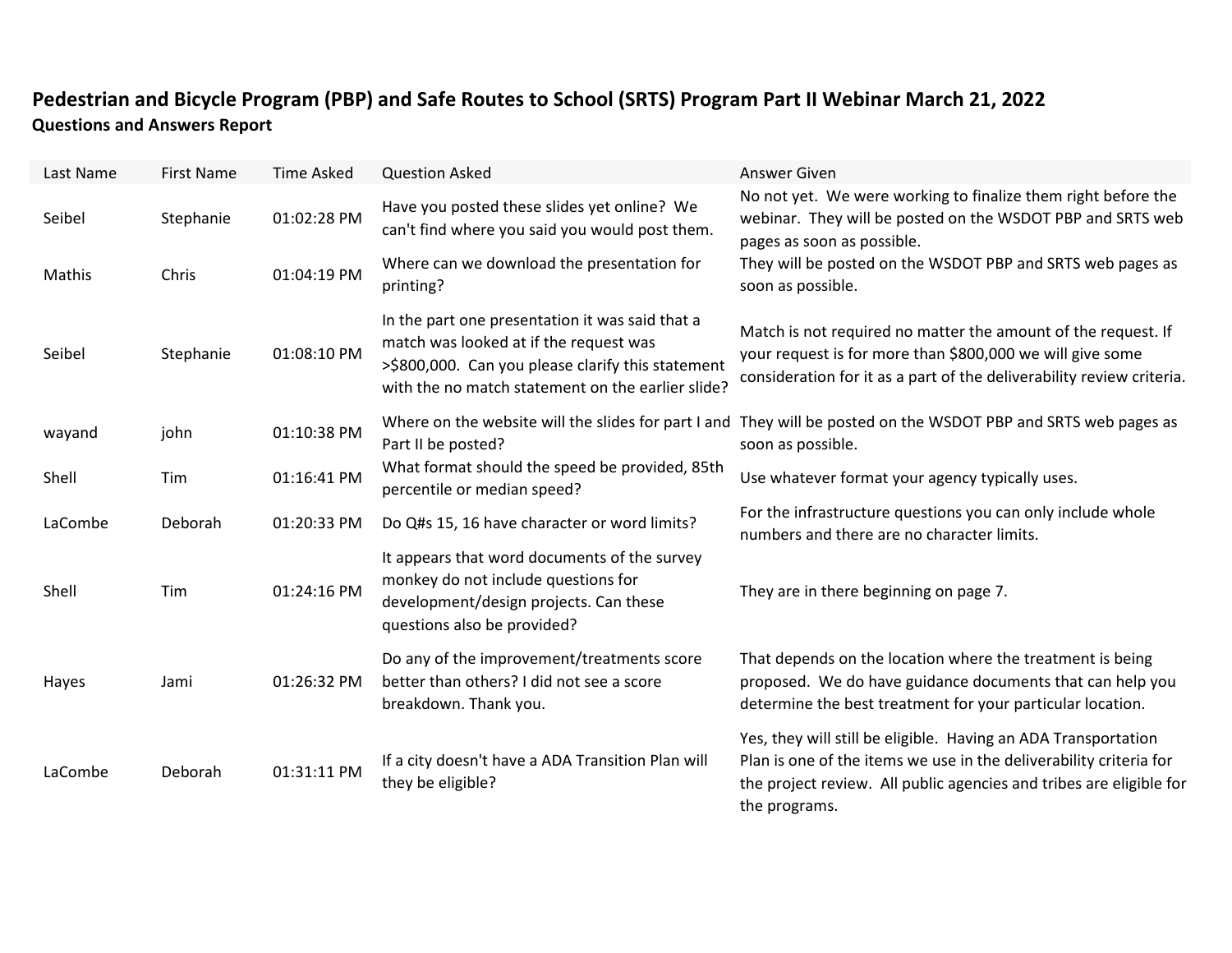| Note    | Inga      | 01:31:17 PM | Does the Local Road Safety Plan have to be<br>officially adopted by a city to be valid? The HSIP<br>grants did not require this. They only wanted the<br>analysis to be done.                                    | No it does not have to be an adopted plan.                                                                                                                                                                                                                                        |
|---------|-----------|-------------|------------------------------------------------------------------------------------------------------------------------------------------------------------------------------------------------------------------|-----------------------------------------------------------------------------------------------------------------------------------------------------------------------------------------------------------------------------------------------------------------------------------|
| LaCombe | Deborah   | 01:35:29 PM | If we have our own estimate excel worksheet, do<br>we email the excel or is a pdf sufficient?                                                                                                                    | Either an excel or pdf file would be fine.                                                                                                                                                                                                                                        |
| LaCombe | Deborah   | 01:36:58 PM | It appears Planning Documents are eligible<br>projects. Are these limited to a Ped/Bike Plan or<br>can they include a City Safety Plan?                                                                          | The development/design only projects are not planning grants.<br>There can be a planning element which could be for any active<br>transportation related plan but the intent is to bring a project to<br>a shovel ready status.                                                   |
| Henley  | Cailin    | 01:37:52 PM | In what document type would you prefer the<br>budget (PDF, excel sheet, or another format etc.)?                                                                                                                 | Either an excel or pdf file would be fine.                                                                                                                                                                                                                                        |
| Shell   | Tim       | 01:37:58 PM | Wouldn't the development/design only cost<br>estimate also have a row for PE cost to 90%<br>design?                                                                                                              | Yes, it does, we will update the document to clarify it. However<br>these are not PE only projects. If you have already done<br>community outreach and you are ready for PE you may want to<br>apply for an infrastructure/construction type project that<br>includes a PE phase. |
| Shaheen | John      | 01:43:37 PM | For PBP What do we put down for PE begin date if<br>PE is substantially complete? Should we use the<br>date the PE was originally started even if it is a<br>couple years ago?                                   | Yes, that is what you should do, put down the date it was<br>started. Add a note about it in the clarifying question.                                                                                                                                                             |
| Seibel  | Stephanie | 01:45:13 PM | If a project is currently at 30% design and is<br>planned for construction in 2023 can the 30%<br>design be submitted for the application or does<br>the design need to be further along for the<br>application? | Yes, the 30% design can be submitted for the application. It<br>does not have to further along or even to 30% design in order<br>to apply. The program will pay for PE.                                                                                                           |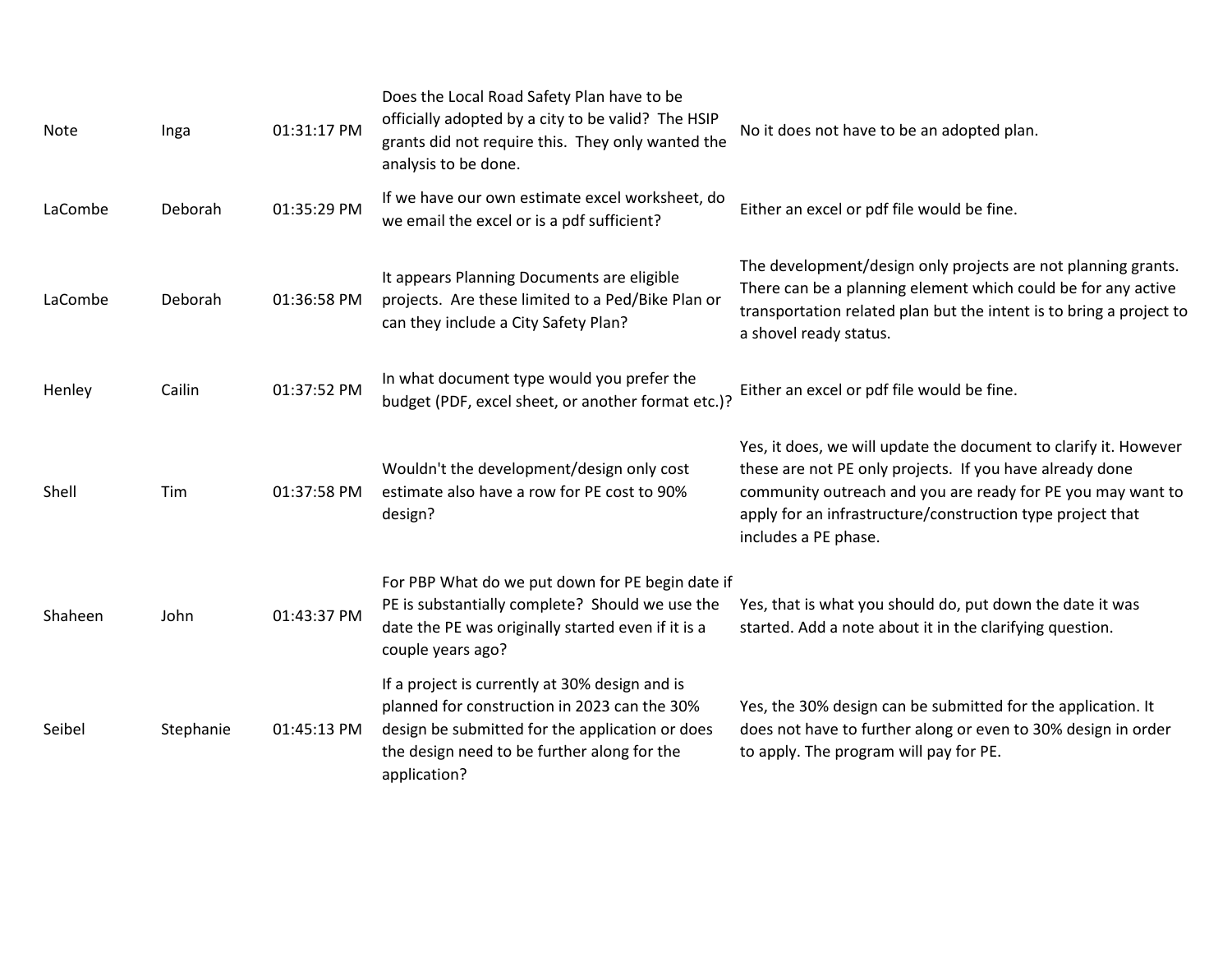| Shaheen             | John         | 01:45:59 PM | Do you get credit if you have a local road safety<br>plan but that the project location is not included<br>in it?                                                                                                                                                                                                             | Yes you would get credit. The preference is that the project be<br>included. You might consider an amendment or to add an<br>appendix to your plan that includes the project.                                                                |
|---------------------|--------------|-------------|-------------------------------------------------------------------------------------------------------------------------------------------------------------------------------------------------------------------------------------------------------------------------------------------------------------------------------|----------------------------------------------------------------------------------------------------------------------------------------------------------------------------------------------------------------------------------------------|
| LaCombe             | Deborah      | 01:46:29 PM | Why was ALPACA portal removed? Will there be<br>a replacement offered?                                                                                                                                                                                                                                                        | We are looking into an update to the ALPACA and we are now<br>using the Washington Tracking Network in partnership with the<br>Department of Health.                                                                                         |
| Amundsen<br>Barnkow | Grace        | 01:47:38 PM | Does it need to be on the TIP to apply for the<br>funding, or just to receive the funding?                                                                                                                                                                                                                                    | The project does not have to be in the TIP in order to apply for<br>funding. You would need to get it in before funds are obligated.                                                                                                         |
| Victor              | <b>Brian</b> | 01:47:44 PM | If engineering has been done to a 75% milestone<br>(for example), can the PBP funding cover the<br>remaining engineering needed (and then the rest<br>for construction)? (project was not entirely<br>completed because of limited funds due to COVID<br>rebudgeting and also because of any unknown<br>funding particulars)? | Yes, the PBP program can fund the remaining PE and the<br>construction.                                                                                                                                                                      |
| Jackson             | Adam         | 01:48:19 PM | why is the character limit so low, it seems very<br>limiting                                                                                                                                                                                                                                                                  | The limit helps with the review process and encourages<br>applicants to be specific but brief about their answers.                                                                                                                           |
| Seibel              | Stephanie    | 01:48:40 PM | To clarify, if we say 4 bulb-outs that would mean<br>all corners of an intersection.                                                                                                                                                                                                                                          | Yes, that is true if your project location is a single intersection.                                                                                                                                                                         |
| Shaheen             | John         | 01:50:59 PM | Is question 28 on the application related only to<br>the planning and design project?                                                                                                                                                                                                                                         | That questions is available for any application type that you<br>submit.                                                                                                                                                                     |
| Shumaker            | Ben          | 01:53:16 PM | Is pubic outreach conducted project<br>"development" considered for construction<br>projects? Basically, we've already done the<br>"development" work of a "Development/Design"<br>project and want to show off :)                                                                                                            | If you've already done the outreach you could potentially<br>submit for the Development/Design only project but they are<br>not meant to be a PE only projects. It would be better to<br>submit an Infrastructure/Construction type project. |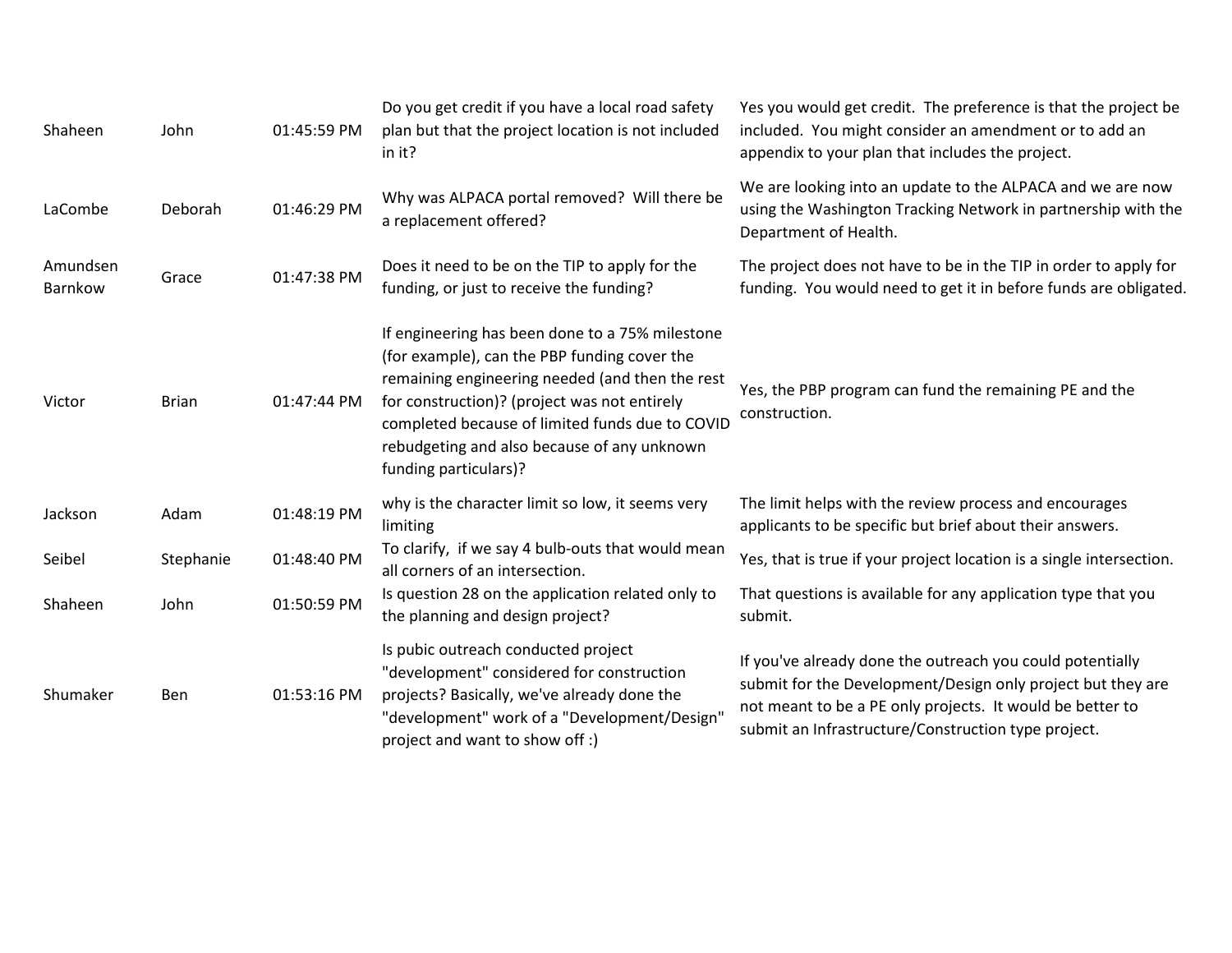| Gromlich | Abby         | 01:56:53 PM | The Word version of the survey doesn't seem to<br>correlate with the Survey Monkey screens you<br>just shared. (For example, Question 26 and<br>Question 32 on the Word version don't seem to<br>be the same as what you just shared from the<br>Survey Monkey screens.) Could you update the<br>Word document on the webpages? | We will look into doing that. Thank you for the suggestion.                                                                                                       |
|----------|--------------|-------------|---------------------------------------------------------------------------------------------------------------------------------------------------------------------------------------------------------------------------------------------------------------------------------------------------------------------------------|-------------------------------------------------------------------------------------------------------------------------------------------------------------------|
| Note     | Inga         | 02:01:56 PM | I know you and Brian aren't in charge of City HSIP<br>grants, but any idea if those awards will be<br>announced before these are due? There could<br>easily be some overlap in project submittals.                                                                                                                              | They will be announced after the PBP and SRTS applications are<br>due. WSDOT staff will coordinate internally so two awards are<br>not given to the same project. |
| Seibel   | Stephanie    | 02:07:38 PM | Does the match that a jurisdiction proposes in the<br>request need to be in the same phase being<br>requested? For example, can design funds be<br>listed for match for a construction fund request or<br>does the match listed have to be construction<br>funds?                                                               | Design funds can be used as a match for a construction project.                                                                                                   |
| Seibel   | Stephanie    | 02:09:07 PM | We have a project that is eligible for SRTS and TIB<br>funds. They both have different due dates for<br>applications. Would we have to choose which<br>one to apply for or can we apply for both?                                                                                                                               | You can apply for both. WSDOT staff coordinates with TIB to<br>make sure that you don't get a double offering of funds for the<br>same project.                   |
| Victor   | <b>Brian</b> | 02:10:18 PM | Do curb extension/bulb out with pedestrian<br>signalization projects need to be in the STIP? And<br>if so, would a citywide safety improvements STIP<br>line item be sufficient?                                                                                                                                                | If your project is funded with federal money it needs to be in<br>the STIP. If it's already in the STIP that is sufficient.                                       |

## **Pedestrian and Bicycle Program (PBP) and Safe Routes to School (SRTS) Program Part II Webinar April 13, 2022 Questions and Answer Report**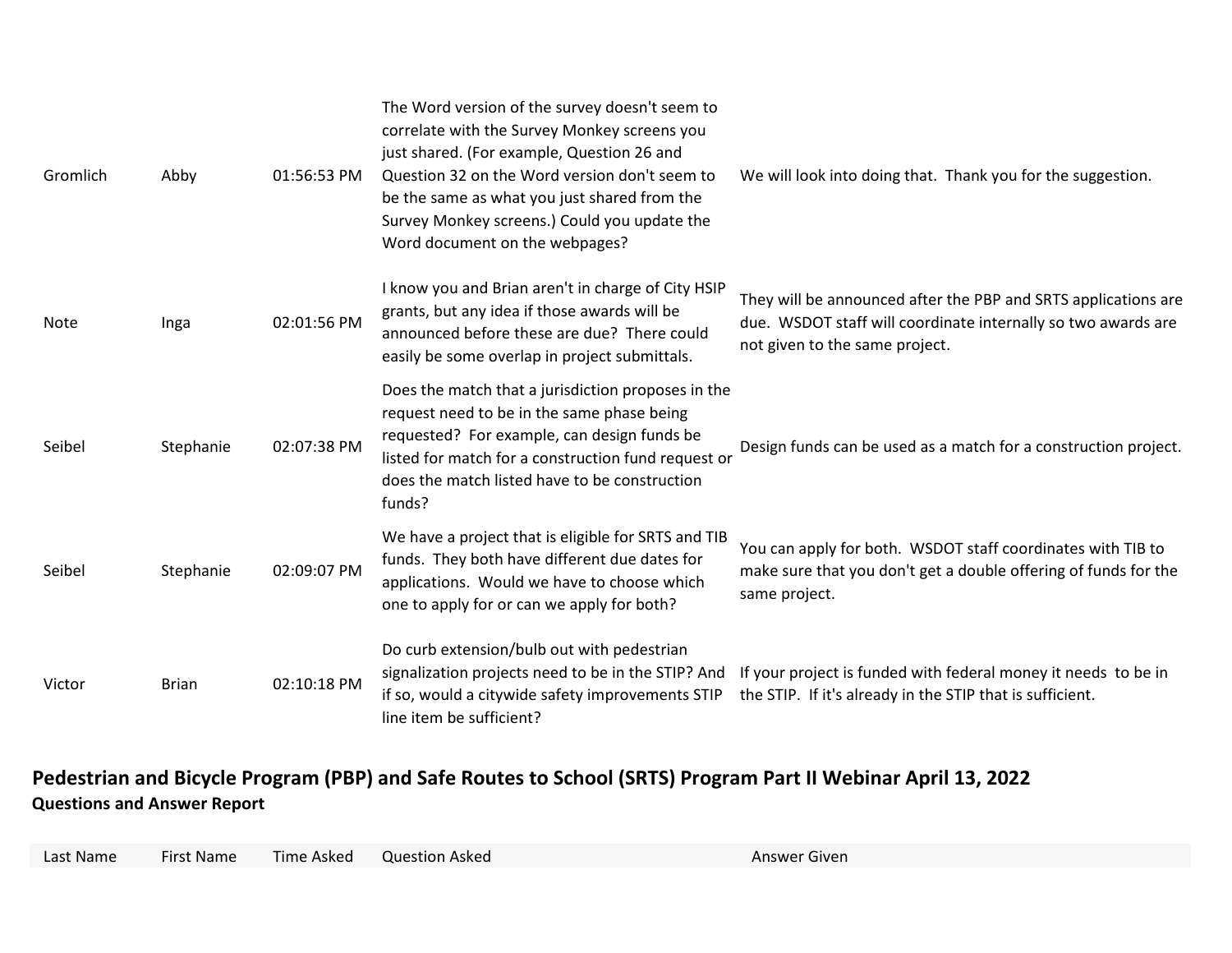| Lytton          | Alan    | 11:32:55 AM | Does our project need to be in the STIP prior to<br>application the 30th? If we miss the next<br>amendment on 4/15, the next amendment is<br>5/20.                                         | No, it does not have to be in the STIP until after the project is<br>awarded but it does have to be included before funding for<br>the work is obligated. The plan is for award letters to be sent<br>by June 2023.                                                                                                                                                                                                                                                                                                                                                                                     |
|-----------------|---------|-------------|--------------------------------------------------------------------------------------------------------------------------------------------------------------------------------------------|---------------------------------------------------------------------------------------------------------------------------------------------------------------------------------------------------------------------------------------------------------------------------------------------------------------------------------------------------------------------------------------------------------------------------------------------------------------------------------------------------------------------------------------------------------------------------------------------------------|
| <b>Burkhart</b> | Arlette | 11:43:13 AM | Does the applicant need to involve an engineering<br>consultant for preliminary scoping items for the<br>SRTS?                                                                             | No it's not required but it could help to develop the project<br>scope. It is not required but our preference is that the<br>applications for infrastructure/construction type projects be<br>at 30% design or planned to a point where we can be fairly<br>confident that the proposed project will be what is built.                                                                                                                                                                                                                                                                                  |
| <b>Burkhart</b> | Arlette | 11:49:05 AM | To verify, the streetmix cross section is acceptable<br>for the infrastructure application?                                                                                                | Yes, Streetmix can be used to prepare a cross section for an<br>infrastructure application.                                                                                                                                                                                                                                                                                                                                                                                                                                                                                                             |
| <b>Burkhart</b> | Arlette | 11:55:08 AM | I believe this was answered already, can<br>applicants apply for both PBP and SRTS<br>infrastructure?                                                                                      | Yes, but we preferably not for the same project.                                                                                                                                                                                                                                                                                                                                                                                                                                                                                                                                                        |
| Sammet          | James   | 11:46:01 AM | For a development PE project that would involve<br>two lead agencies, i.e. two Counties (components<br>of the project are in two countes), would two<br>applications need to be submitted? | Our preference is that each agency apply separately for the<br>segment of the project that is within their jurisdiction. There<br>can only be one lead agency. There is a potential for<br>deliverability problems with infrastructure/construction type<br>projects where one agency applies for and is awarded funds<br>for improvements that are partially outside of their<br>jurisdiction. A development/design only project could include<br>outreach and coordination with another agency who has<br>jurisdiction for a part of the project area but again there can<br>only be one lead agency. |